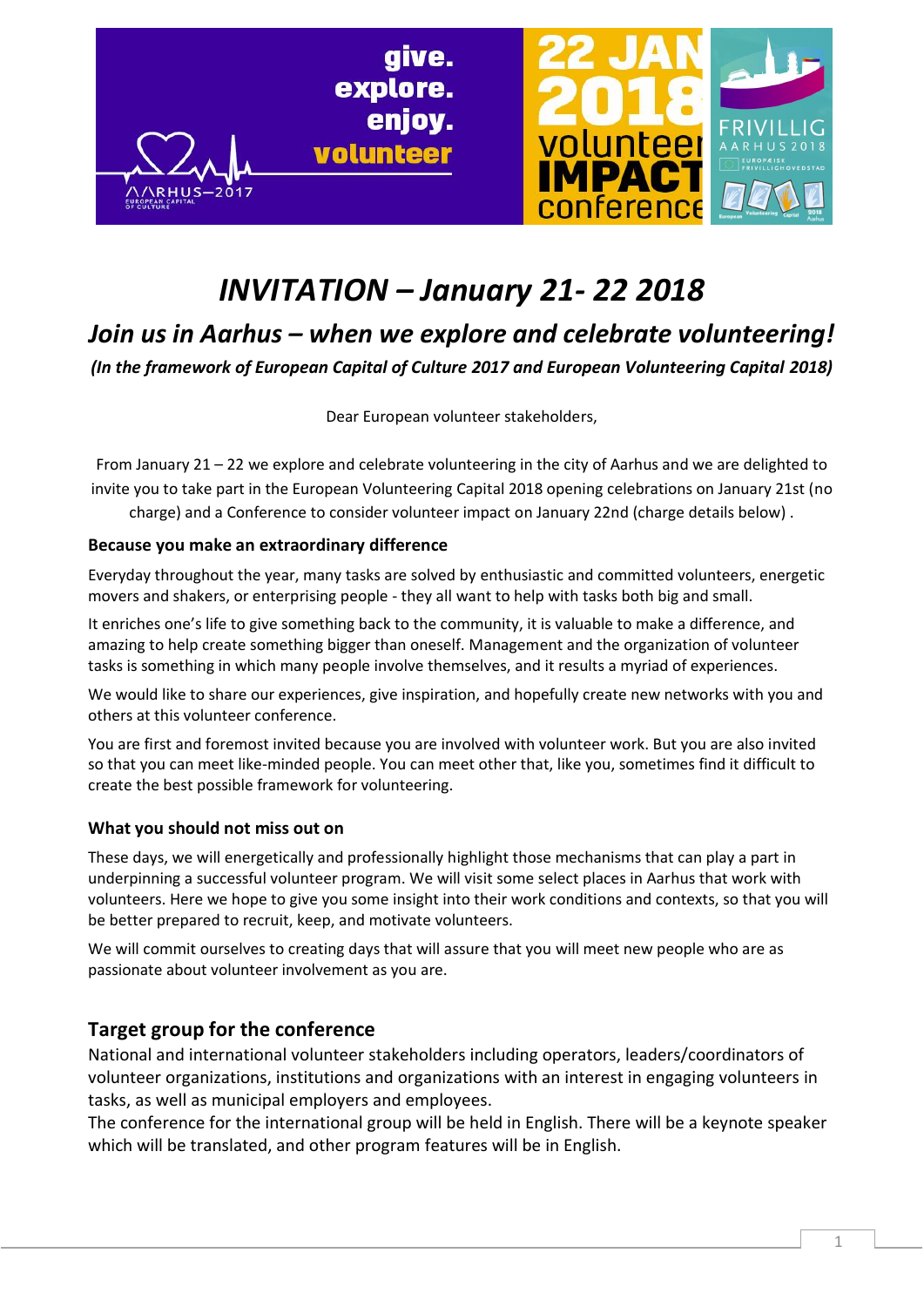

#### **Good to know**

The fee for the conference including breakfast coffee and lunch is 250,00 kr (35 Euro).

If you like to join the social dinner the evening January 22, we will charge you an additional 250,00 kr (35 Euro) – we will strongly recommend you to join the dinner, we will do our very best to make it a great network and social arrangement. There is no charge for the European Volunteering Capital Opening Celebrations on January 21st.

In terms of accommodation - we can recommend you the Hotel Wake Up Aarhus (https://www.wakeupcopenhagen.com/the-hotels/aarhus/mp-bruunsgade)

The finale programme for the conference will be sent to all participants in January.

For registration information please look below.

We hope to see you.



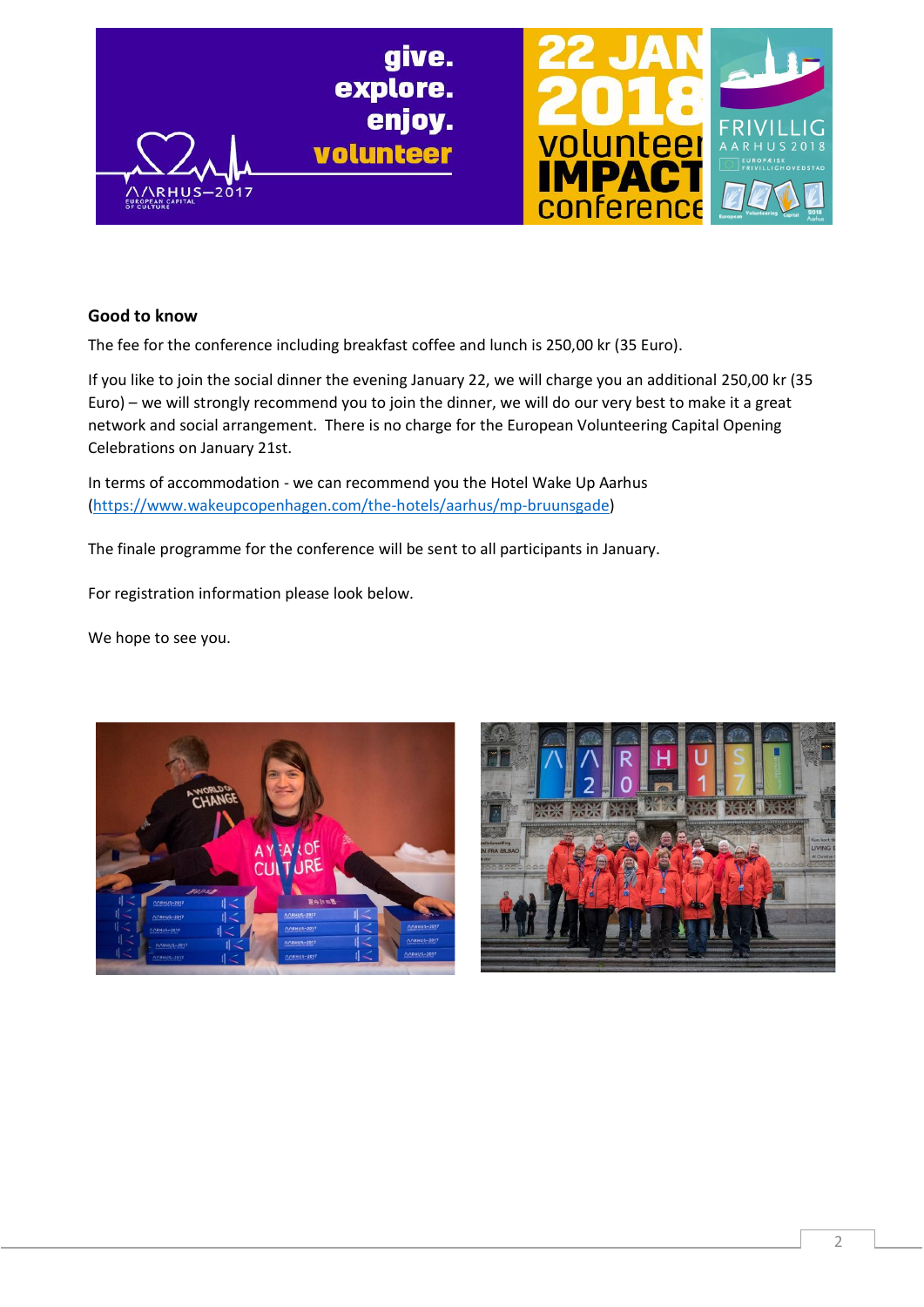give. explore. enjoy. volunteer



# *Program*



 $-2017$ 

**January 21, 2018 - Afternoon Opening of European Capital of Volunteering – Aarhus 2018 Program TBC Venue: Ridehuset, 8000 Aarhus C**



**January 22, 2018 - Volunteer IMPACT Conference Aarhus City Hall Registration from 9.15 Finish: 16.30 – Social Dining: 19.00**

**9.15 – 10.00** Conference opens. *Mingle, check-in and coffee.* Address: Aarhus City Hall, Aarhus Rådhus (City Hall), 8000 Aarhus C.

#### **10.00 – 10.20**

Welcome by European Capital of Culture Aarhus 2017 - CEO Rebecca Matthews and handover of Volunteer program to the future of Aarhus.

**10.20 – 12.30**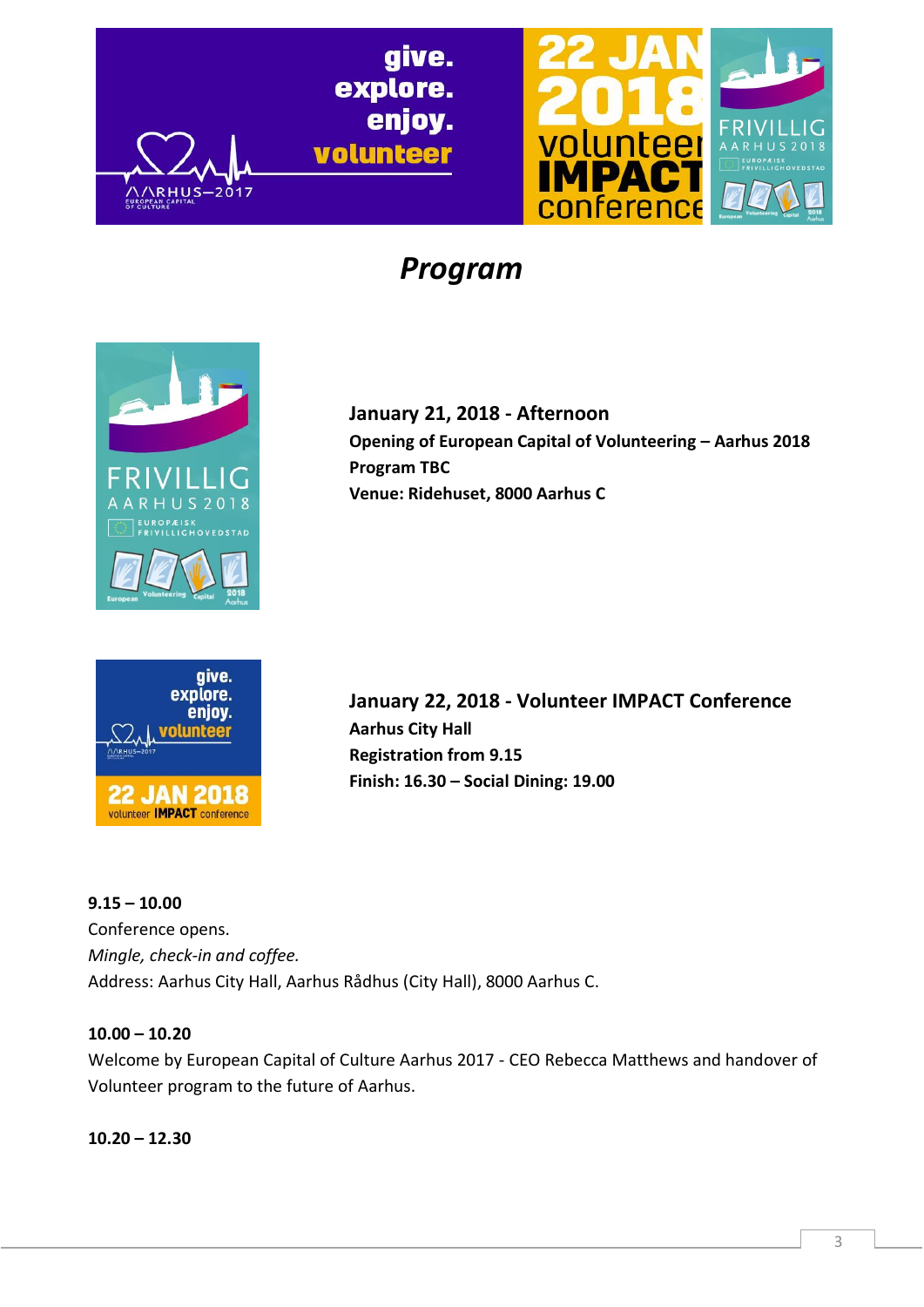

Visit to Godsbanen and Vanebrudpalæet – Two truly fantastic and extraordinary places for volunteering.

*Both Godsbanen and Vanebrudpalæet is two truly exciting and each there way inspiring places in Aarhus. Godsbanen is a transformed old industrial railway station that now has become a centre for cultural production where creative minds meet. Vanebrudpalæet is a magical and mindtwisting place, where thing literally is upside down, the building invites you rethink your ideas. Here you will explore and get to know more about Givisme and The Warm Welcome Society.* 

### **12.30 – 13.15**

Lunch at City Hall

### **13.30 – 15.15**

Visit and workshop at Volunteer Center Aarhus – and the secretary of European Capital of Volunteering

*Volunteer Center Aarhus invites in and will host a workshop moderated by Neil Peterson from Liverpool. Neil Peterson is Director and Founder of Inside Track, an innovative new consultancy group which focuses on helping major European Cities to deliver positive social and economic changes.*

#### **15.15 – 16.15**

Presentation by Keynote Speaker Peter Lund Madsen, Neuroscientist and entertainer. *The brain and motivation*

*Thought-provoking presentation about how our minds respond to creating a community and doing volunteer tasks.*

#### **16.30**

End of conference day.

#### **19.00 – 21.00**

You are invited to join us for a social dining experience and networking at Malt, in the basement of the old Ceres brewery. You will be paying for your own drinks at the dinner. Address: Restaurant Malt in Ceres Byen (Ceres City).